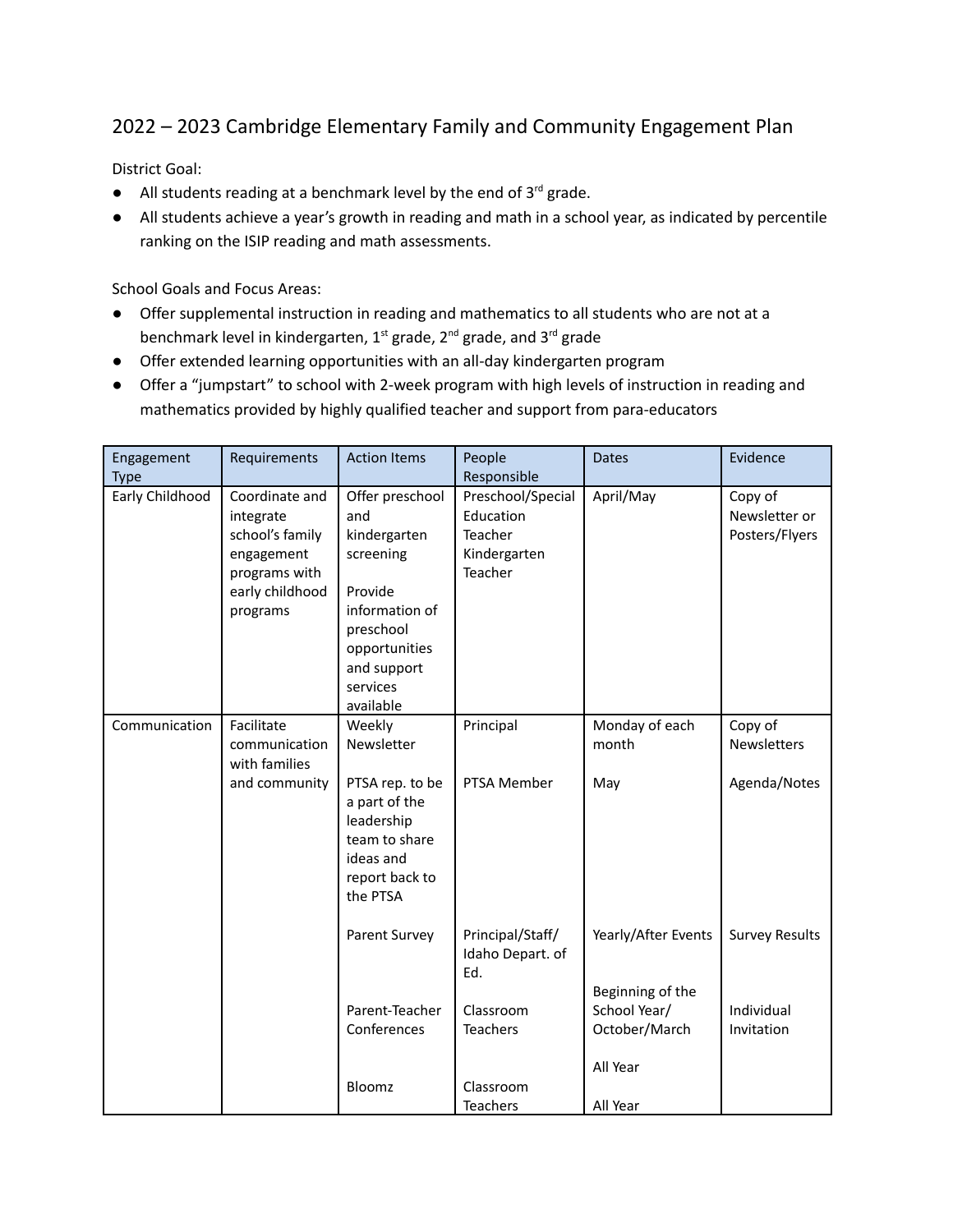|                     |                                                                                                                           | District<br>Facebook Page                                                                                                                 | District Personnel                                           |                                                                                     | Facebook Page                                            |
|---------------------|---------------------------------------------------------------------------------------------------------------------------|-------------------------------------------------------------------------------------------------------------------------------------------|--------------------------------------------------------------|-------------------------------------------------------------------------------------|----------------------------------------------------------|
|                     |                                                                                                                           | <b>Testing Reports</b><br>for ISIP<br>Reading, ISIP<br>Math, ISAT, and<br>Fluency<br>Assessments,<br><b>Report Cards</b>                  | Title I Teacher/<br>Classroom<br>Teachers/Title I<br>Teacher | All Year                                                                            | Reports,<br><b>Report Cards</b>                          |
|                     |                                                                                                                           | Classroom<br>culminating<br>activities with<br>curriculum to<br>celebrate<br>student<br>achievement -<br>invite families<br>and community | Staff/PTSA                                                   |                                                                                     | Newsletters/<br>Invitations                              |
| Volunteering        | Provide<br>opportunities<br>for families and<br>community<br>members to<br>volunteer in or<br>out of the<br>classroom and | Community<br>Library<br>Partnership -<br>reading and<br>book programs<br>with various<br>grades                                           | <b>Library Staff</b><br>Principal                            | All Year                                                                            | Sign-in Sheets<br>at Front Office                        |
|                     | school                                                                                                                    | Cambridge<br>Elementary<br>Library $-$                                                                                                    | Parents/ PTSA                                                | All Year                                                                            | Sign-in Sheets<br>at Front Office                        |
|                     |                                                                                                                           | Classrooms/<br><b>Special Events</b>                                                                                                      | Parents/ PTSA                                                | All Year                                                                            | Sign-in Sheets<br>at Front Office                        |
|                     |                                                                                                                           | During Back to<br>School Open<br>House,<br>Opportunities<br>presented and<br>sign-up                                                      | Teachers/PTSA                                                | August                                                                              | Invitation,<br>Sign-Ups                                  |
| Learning at<br>Home | <b>Build capacity</b><br>of families to<br>support their<br>children's<br>learning                                        | Homework<br>Packets<br>Classroom<br>Extension<br>Activities                                                                               | Classroom<br><b>Teachers</b><br>Classroom<br><b>Teachers</b> | All Year<br>All Year                                                                | Homework<br>Packet<br>Artifacts<br>Activity<br>Artifacts |
|                     |                                                                                                                           | <b>Online Learning</b><br>Apps and<br>Websites                                                                                            | Classroom<br><b>Teachers</b>                                 | Presented at<br>Beginning of the<br>School Year Parent<br><b>Teacher Conference</b> | List from<br>Classroom<br><b>Teachers</b>                |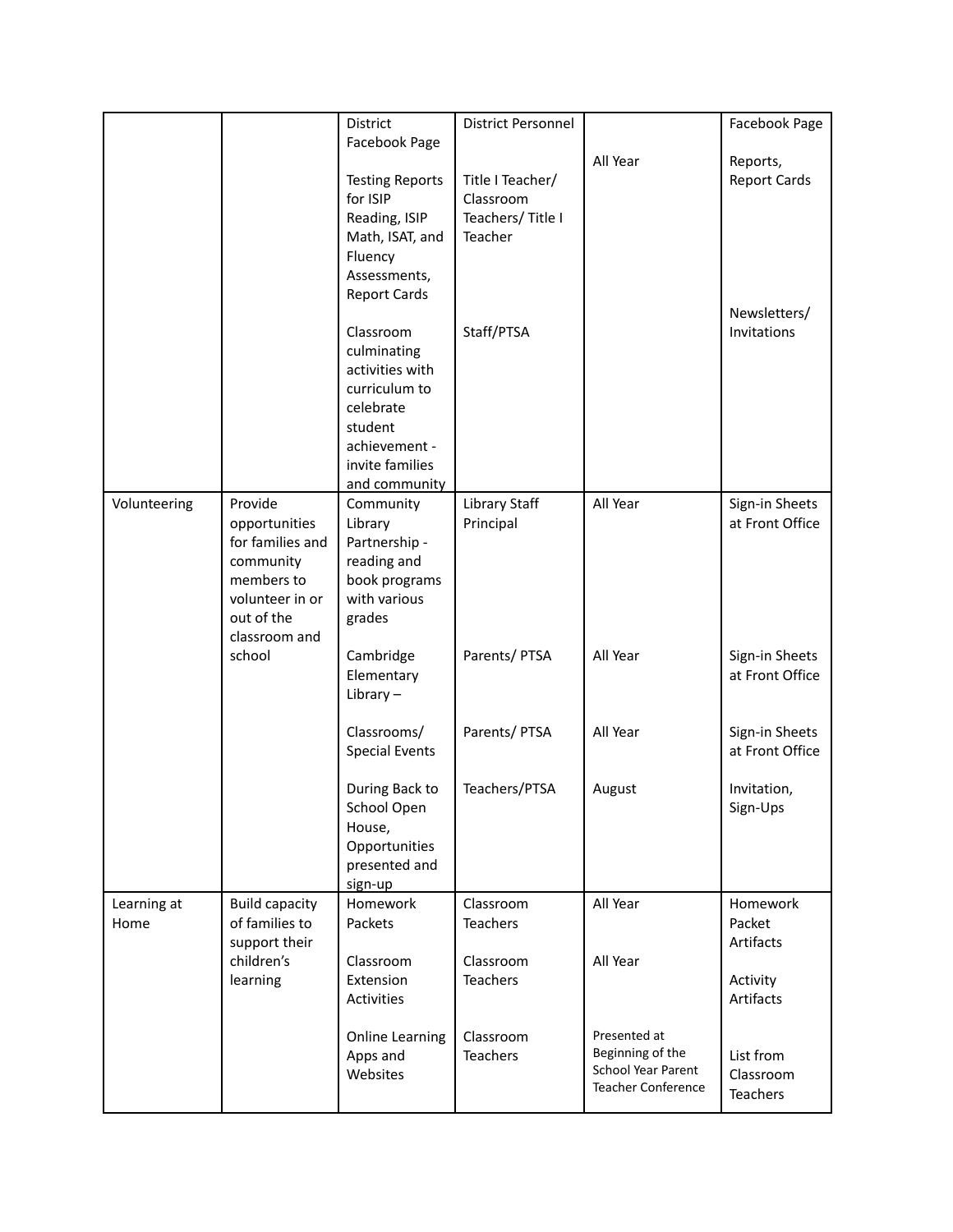|            |                                                                                                | Newsletter<br>with<br>informational<br>section<br>focusing on<br>communicating<br>educational at<br>home<br>opportunities | Principal                           | All Year                                                                | Newsletters |
|------------|------------------------------------------------------------------------------------------------|---------------------------------------------------------------------------------------------------------------------------|-------------------------------------|-------------------------------------------------------------------------|-------------|
|            |                                                                                                | End of the<br>School Year<br>Reading List<br>and<br>Educational<br>Apps List                                              | Classroom<br>Teachers,<br>Principal | May                                                                     | Email       |
| Activities | Meet staff,<br>share<br>expectations,<br>volunteer<br>opportunities,<br>student<br>information | <b>Back to School</b><br>Night                                                                                            | Staff                               | August                                                                  | Newsletter  |
|            | Community<br>meet and greet                                                                    | <b>Back to School</b><br><b>BBQ</b>                                                                                       | Staff                               | August/September                                                        | Newsletter  |
|            | To share ideas<br>for extending<br>students'<br>learning                                       | STEM night for<br>family and<br>community<br>engagement.                                                                  | Staff                               | October                                                                 | Newsletter  |
|            | outside the<br>classroom                                                                       | Literacy Week<br>with afternoon<br>activities for<br>family and<br>community<br>engagement.                               |                                     | March                                                                   | Newsletter  |
|            | To celebrate<br>important<br>events with<br>school<br>community                                | Assemblies:<br>Bike-A-Thon,<br>Halloween,<br>Read-A-Thon,<br>Missoula<br>Children's<br>Theater,                           | PTSA/ Parent<br>Volunteers          | September,<br>October, and some<br>events throughout<br>the school year | Newsletter  |
|            |                                                                                                | Cultural events<br>Christmas Craft<br>Fair                                                                                |                                     | December                                                                | Newsletter  |
|            | To provide<br>enrichment for                                                                   | End of the<br>School Year<br>Event Day                                                                                    | Staff, PTSA, U of<br>Idaho          | May                                                                     | Newsletter  |